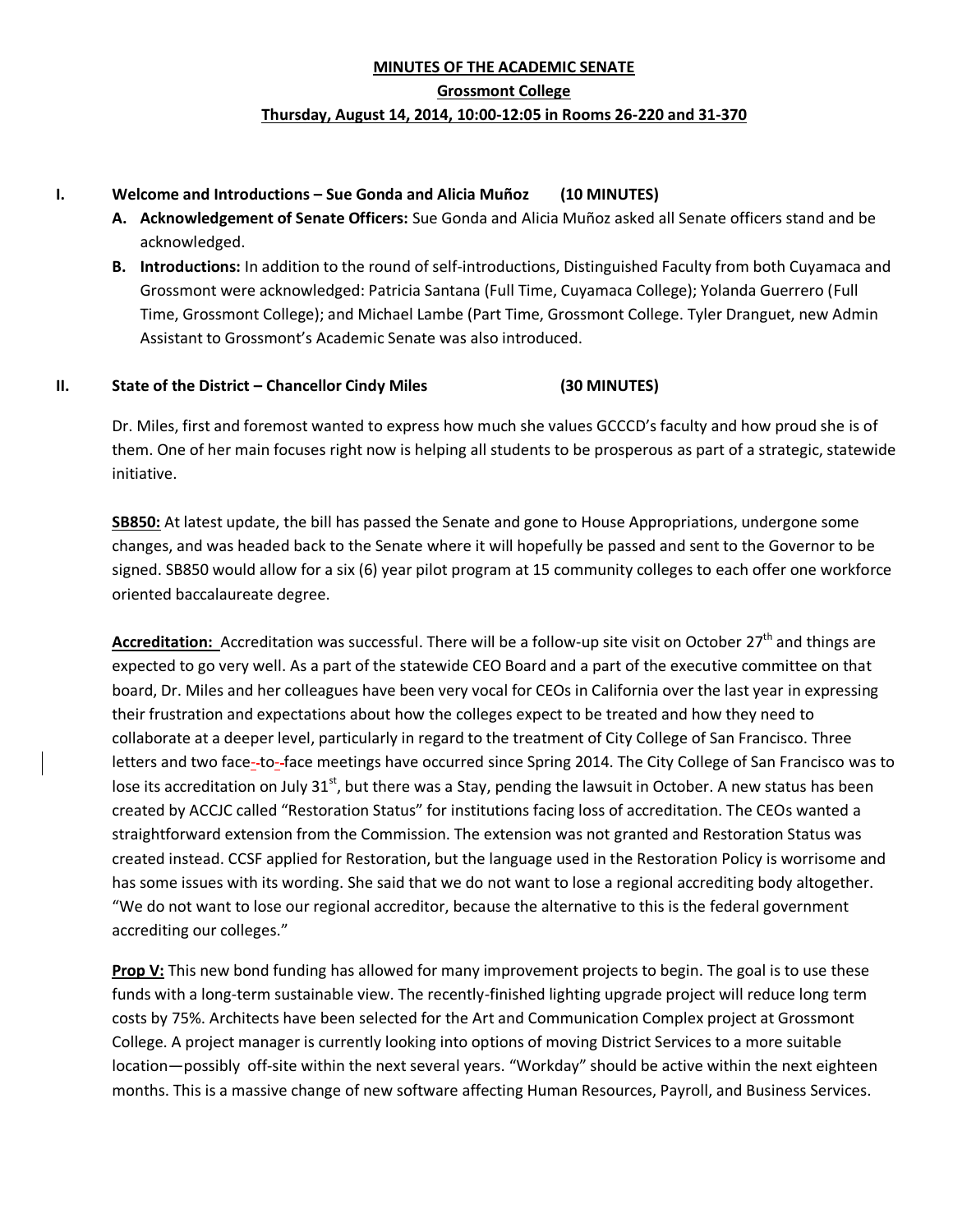**Strategic Staffing:** Currently, GCCCD does not have a strategic staffing plan. On recommendation from the accreditors, a two-part plan is currently being implemented which will help with future needs and gaps, succession planning, training, etc.

#### **III. Introduction to Accreditation Follow-Up Reports – Alicia Muñoz (5 MINUTES)**

Sixteen colleges in California were visited over the last year. Fifteen of those colleges were reaffirmed including Grossmont and Cuyamaca Colleges. The colleges need to correct deficiencies or provide proof for the standards that they were meeting but could not prove at the time. A team will be coming back in October to see how these issues have been addressed by our colleges so far. The follow-up report will be submitted October 15; the follow up visit on October 27; and then the Commission will decide which action(s) to take in January.

# **IV.** Introduction to the Student Success & Support Plan – Scott Thayer

It's the goal in California that all first-time students attend assessment, orientation, and counseling for educational planning. Rules for the SSSP money stipulate that Student Services at both colleges are required to track these services, as those numbers will be used as a baseline for receiving Counseling and Student Services funding from the state in the future. Both colleges are already involved with these activities; it's just a matter of keeping records consistent and accurate and building up the number of students receiving the services. (Many studies have shown that students receiving these matriculation services are more likely to complete their education.)

# **V. Breakout Session, Grossmont College – Room 31-370**

# **A. Student Success & Support Plan – Chris Hill (40 MINUTES)**

**Background:** In 2012, the Student Success Act was passed. The SSSP formula is based on FTES and performance, but requires 2:1 matching funding by the colleges. Beside the assessment, orientation, and counseling requirements, the Board of Governor's Common Assessment will be implemented in approximately eighteen months.

**Grossmont's Pathways Project: Start Strong, Keep Moving, Reach the Goal: "Start Strong":** The allocation of SSSP funds focuses on our plans to help students start strong, but other areas such as technology, institutional research, policies, and professional development will see impacts from SSSP funding.

**Orientation & Assessment:** Campus open house, high school outreach programs, student/parent information nights, and online orientation all aid students to "Start Strong." New facets of Assessment include pre-test preparation, facilitation in the use of exemptions, examination of course retake policies, etc. These are items than can be funded by SSSP.

**Education Planning & At-Risk Students:** Cynosure online will help students with short term planning, along with transfer workshops for students on campus, advising workshops, etc. Counseling appointments will provide long term planning for students' long term goals and course mapping. Students considered at risk will receive improved referrals to tutoring, counseling courses, and probations and disqualification will continue to be enforced where needed. Communication between instructional faculty and Student Services will continue to be developed.

**Next Steps:** The SSSP Plan will be posted on the Intranet for review. Feedback on the Plan must be submitted by September 5 to be utilized effectively. The Plan will be presented to the board on September 5 and then to the Academic Senate on September 15. After, it will be submitted to the State Chancellor's Office in October.